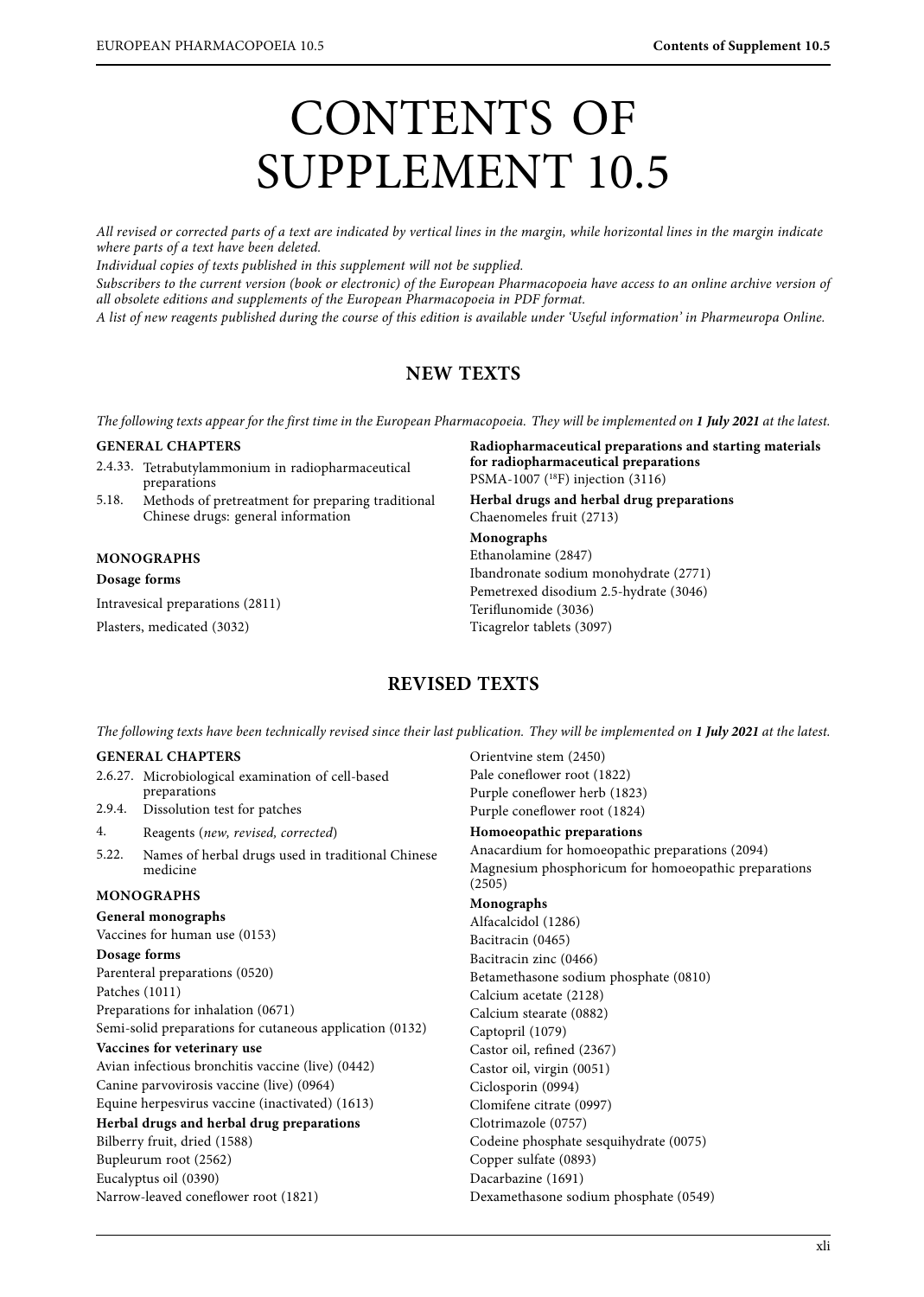Dihydrostreptomycin sulfate for veterinary use (0485) Erythropoietin concentrated solution (1316) Ferrous fumarate (0902) Ferrous gluconate hydrate (0493) Fludarabine phosphate (1781) Gemcitabine hydrochloride (2306) Gliclazide (1524) Glipizide (0906) Heparin calcium (0332) Heparins, low-molecular-mass (0828) Kanamycin acid sulfate (0033) Kanamycin monosulfate (0032) Lamivudine (2217) Magnesium carbonate, heavy (0043)

Omeprazole (0942) Paroxetine hydrochloride hemihydrate (2018) Penicillamine (0566) Phosphoric acid, concentrated (0004) Phosphoric acid, dilute (0005) Ramipril (1368) Ranitidine hydrochloride (0946) Sodium bromide (0190) Somatostatin (0949) Sulindac (0864) Titanium dioxide (0150) Zidovudine (1059) Zinc stearate (0306)

## **CORRECTED TEXTS**

The following texts have been corrected for Supplement 10.5 and specify 'corrected 10.5' above the title. These corrections are to be taken into account as soon as possible and not later than **28 February 2021** (the end of the month following the month of publication of Supplement 10.5).

| <b>GENERAL CHAPTERS</b>                |                                        | Cefuroxime axetil (1300)               |
|----------------------------------------|----------------------------------------|----------------------------------------|
|                                        | 2.2.2. Degree of coloration of liquids | Codeine hydrochloride dihydrate (1412) |
|                                        | 2.8.24. Foam index                     | Codeine monohydrate (0076)             |
| <b>MONOGRAPHS</b><br><b>Monographs</b> |                                        | Codeine phosphate hemihydrate (0074)   |
|                                        |                                        | Indapamide (1108)                      |
| Ammonium bromide (1389)                |                                        | Potassium bromide (0184)               |

# **TEXTS WHOSE TITLE HAS CHANGED**

The titles of the following texts have been changed in Supplement 10.5.

#### **GENERAL CHAPTERS**

2.9.4. Dissolution test for patches (previously 2.9.4. Dissolution test for transdermal patches)

#### **MONOGRAPHS**

#### **Dosage forms**

Patches (1011) (previously Patches, transdermal)

#### **Monographs**

Ferrous gluconate hydrate (0493) (previously Ferrous gluconate)

### **DELETED TEXTS**

The following texts are deleted as of **1 July 2021**.

#### **MONOGRAPHS**

Cholecalciferol concentrate (water-dispersible form) (0598) Theobromine (0298)

The following texts are deleted as of **1 April 2021**.

#### **MONOGRAPHS**

Amobarbital (0594) Amobarbital sodium (0166) Insulin injection, biphasic (0831) Metrifonate (1133)